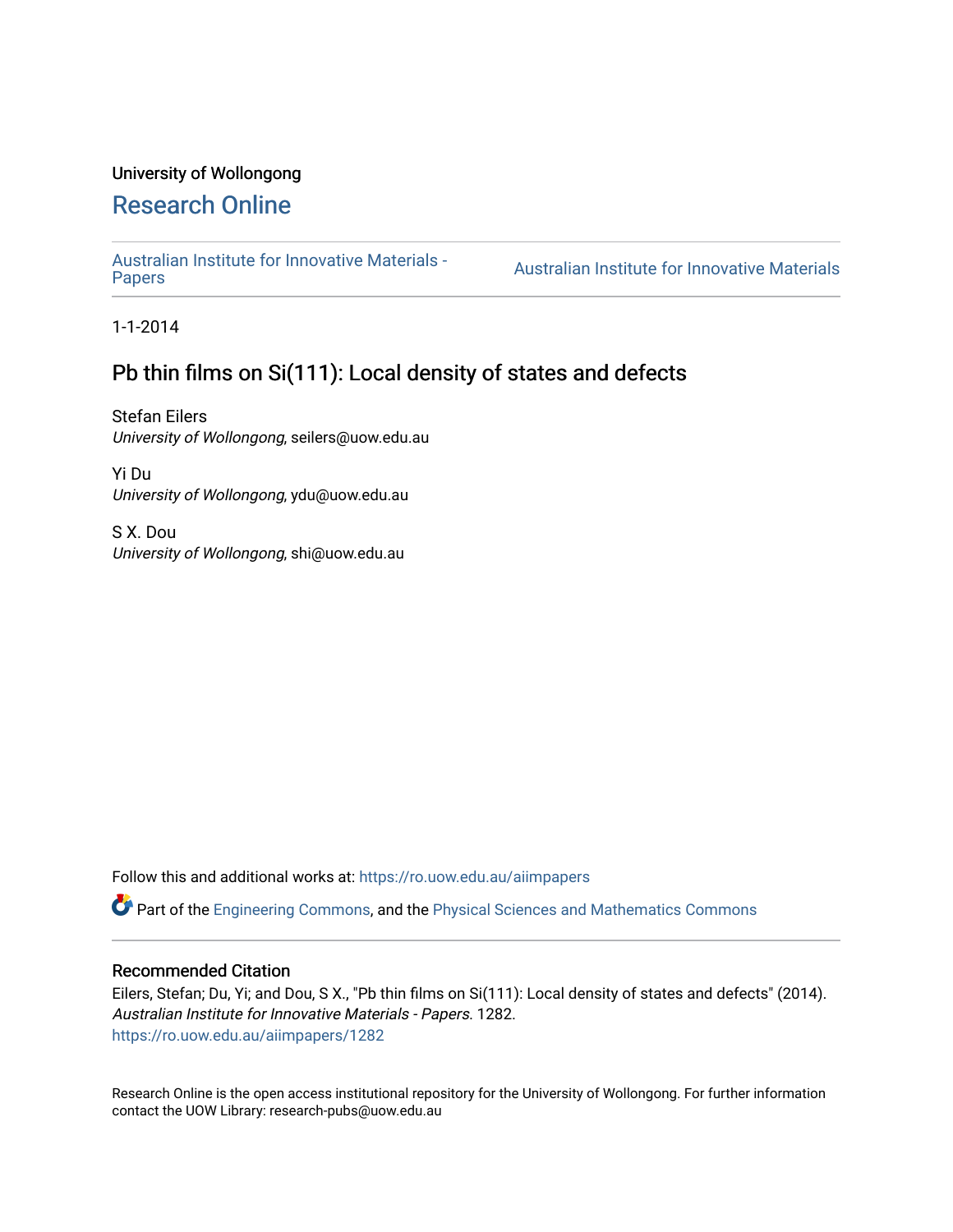# Pb thin films on Si(111): Local density of states and defects

## **Abstract**

Local density of states and atomic structure of the stripped incommensurate phase, the √3 x√7 phase and the 1 x 1 phase of a monolayer of Pb on Si(111) are characterized by scanning tunneling microscopy and spectroscopy. The dI/dV-images reveal congruent local density of states structures for the stripped incommensurate and the √3 x√ phase but suggest a hexagonal lattice of the local density of states for the 1x1 phase while the atomic structure consists of one more atom in the center of each hexagon. Vacancy defects and impurities show a depletion of local density of states for the stripped incommensurate and √3 x√7 phase. Vacancies and impurities show an increase and no clear depletion in local density of states for the 1 x 1 phase, respectively.

# Keywords

states, local, 111, si, films, thin, density, pb, defects

## **Disciplines**

Engineering | Physical Sciences and Mathematics

## Publication Details

Eilers, S., Du, Y. & Dou, S. Xue. (2014). Pb thin films on Si(111): Local density of states and defects. Proceedings of the 2014 International Conference on Nanoscience and Nanotechnology (pp. 54-56). United States: IEEE.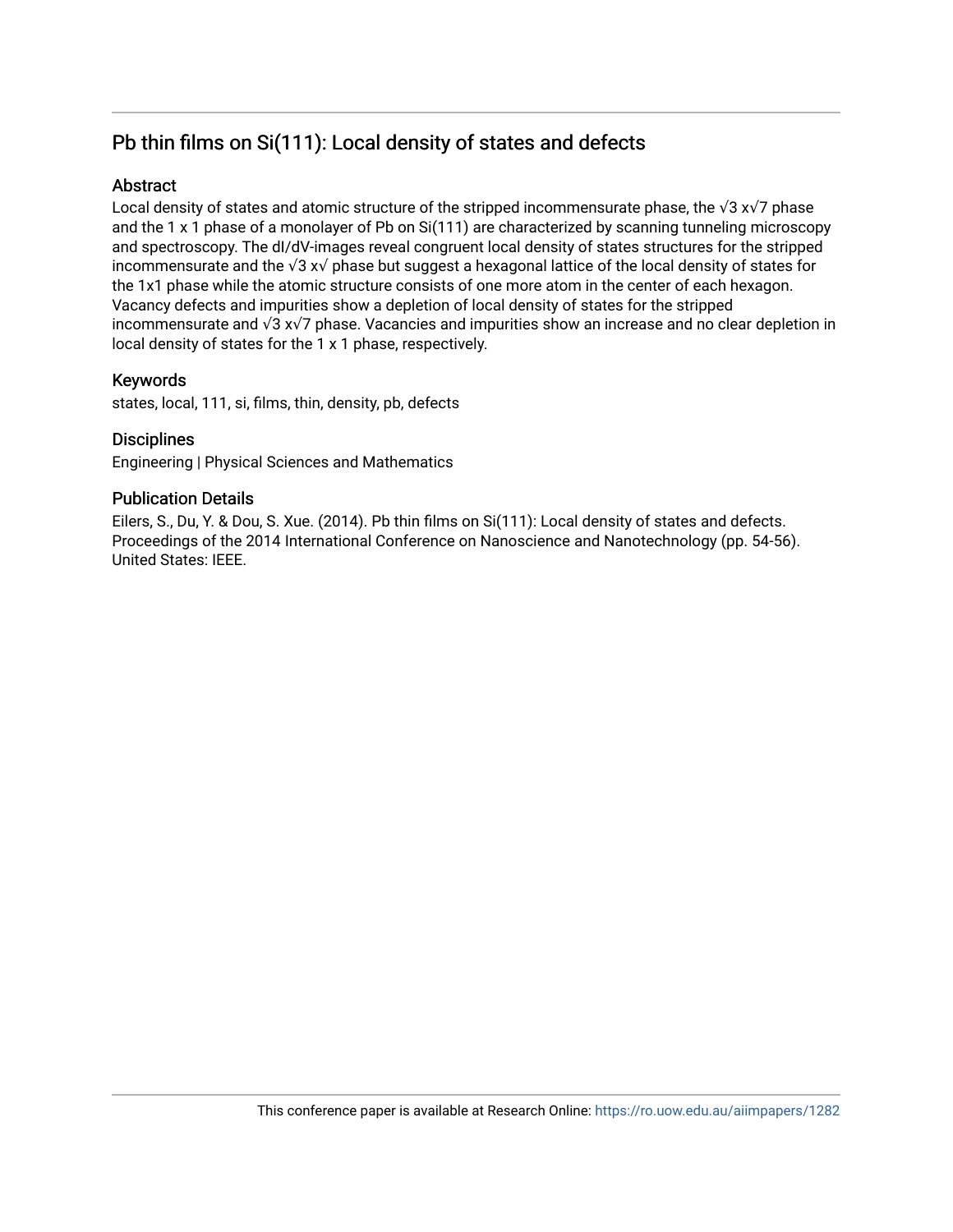# *Pb Thin Films on Si(111): Local Density of States and Defects*

Stefan Eilers, Yi Du\*, Shi Xue Dou\* Institute for Superconducting and Electronic Materials University of Wollongong Wollongong, Australia \*To whom correspondence should be addressed: ydu@uow.edu.au; shi@uow.edu.au

*Abstract***—Local density of states and atomic structure of the** stripped incommensurate phase, the  $\sqrt{3} \times \sqrt{7}$  phase and the  $1 \times 1$ **phase of a monolayer of Pb on Si(111) are characterized by scanning tunneling microscopy and spectroscopy. The** *d***I/***d***Vimages reveal congruent local density of states structures for the stripped incommensurate and the √3×√7 phase but suggest a hexagonal lattice of the local density of states for the 1×1 phase while the atomic structure consists of one more atom in the center of each hexagon. Vacancy defects and impurities show a depletion of local density of states for the stripped incommensurate and √3×√7 phase. Vacancies and impurities show an increase and no clear depletion in local density of states for the 1 ×1 phase, respectively.**

*Keywords— lead thin films, stm, sts, dI/dV-mappings, local density of states*

#### I. INTRODUCTION

Surfaces and thin films can exhibit various reconstructions different from bulk materials. A silicon surface for example has been studied intensively because of the  $7 \times 7$  reconstruction of its (111) surface until scanning tunneling microscopy (STM) measurements revealed its atomic structure [1]. Thin metal films, *e.g.* lead (Pb), were grown on silicon (Si $(111)$ –7  $\times$  7) and studied extensively because of their surface and nanosize induced quantum effects different from those of bulk materials [2-4]. Thin films of Pb are produced by MBE [5]. For Pb thin films of about one monolayer coverage which can be regarded as two-dimensional (2D) materials a striped incommensurate (SIC) phase can be obtained [6]. For slightly higher coverage a  $\sqrt{3}$  ×  $\sqrt{7}$  phase can be found. A 1 × 1 phase of the Pb film is revealed in a mixed phase together with  $\sqrt{3} \times \sqrt{7}$ . The electronic properties of 2D materials are sensitive to the structural defects that may appear during growth or processing. It is possible to tailor the local properties of Pb thin films and to achieve new functionalities by the effects induced by the defects. In this work, STM as well as scanning tunneling spectroscopy (STS) is applied to get insight into the different structural phases of monolayer Pb thin films and make them comparable. The atomic structure of the phases visible in STM images is discussed regarding the appearance of defects. Subsequently the influence of structure and defects on the local density of states revealed by dI/dV-images is analyzed.

### II. EXPERIMENTAL SECTION

Growth and all characterizations were carried out *in-situ* in an ultra-high vacuum low-temperature STM system equipped with a molecular beam epitaxy (MBE) preparation chamber (UHV LT STM, UNISOKU USM-1500). A clean and reconstructed Si(111)-7  $\times$  7 surface was prepared by heating up (flashing) a n-type Si wafer to 1250  $\mathbb C$  at least 10 times after degassing for 8 h at 500 °C.. Ultra-thin films of Pb were grown on the Si(111)-7  $\times$  7 surface applying MBE. Pb deposition rate at room temperature was about 0.1 ML/min. STM images and *d*I/*d*V-images were taken simultaneously at 77 K. Measurements were performed at similar positive sample voltages which corresponds to probing the unoccupied states of the conduction bands of the Pb thin film samples. A modulation voltage of 50mV at imaging voltages between 1.2 V and 1.6 V and a frequency of 924Hz were applied at the Lock-in amplifier for *d*I/*d*V-imaging.

### III. RESULTS AND DISSCUSSION

### *A. SIC and √3 x √7 phases of Pb*

Deposition of Pb with a coverage of about one monolayer atomic density results in a single-atom-layer Pb film in the SIC phase along with a pronounced Moirésuperstructure. A STM image revealing the atomic structure of the thin film in the SIC phase and the  $\sqrt{3} \times \sqrt{7}$  phase is shown in Fig. 2a and b. Quadmer and tri-mer atomic structures are suggested to be fused to one light spot in the STM image [6]. Atomic models illustrating lattice and oligomer structures are shown in Fig. 1c and 2c for the SIC and the  $\sqrt{3} \times \sqrt{7}$  phase, respectively. The dI/dV-images measured in parallel to the STM images enable the comparison of local density of states (LDOS) and atomic structure. As a result, each structure atomic structures and LDOS including Moirésuperstructures appear largely identical (congruent) for the SIC and the  $\sqrt{3} \times \sqrt{7}$  phase, respectively. Impurities (I) owing to adatoms as well as vacancies (V) are visible for the SIC phase in Fig. 1a. These adatoms appear as decrease of *d*I/*d*V-image intensity which is proportional to the LDOS. This decrease is visible in Fig. 1b. The Kondo-effect was found to be responsible for variations of LDOS for energies near the Fermi-level but does not suggest variations at higher electron energies studied here [7]. STM-image contrast and *d*I/*d*V-image contrast change at the two impurities which could be explained by *e.g.* oxidized Pb atoms (quad-mers). A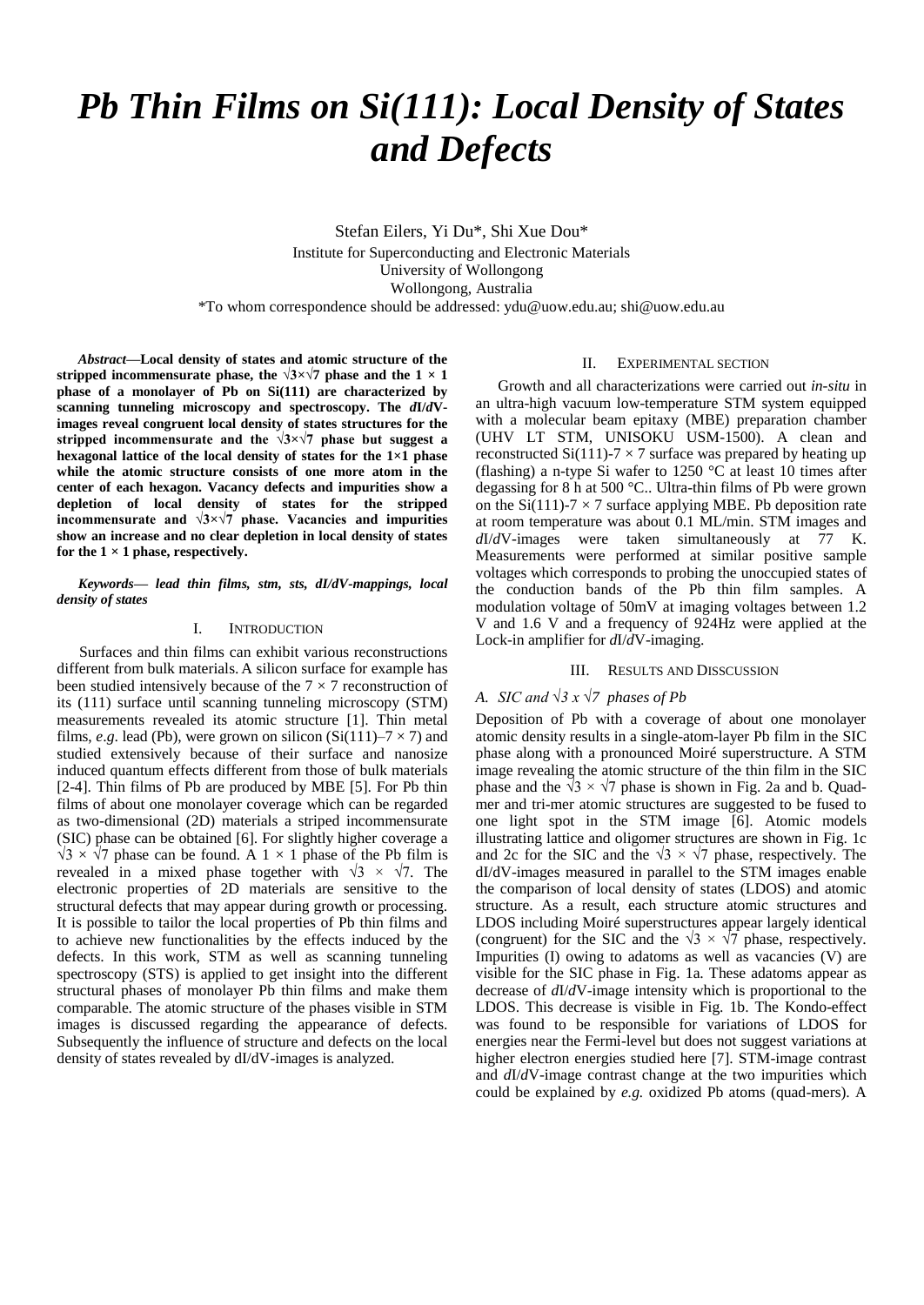

Fig.1. (a) STM height image, (b) *d*I/*d*V-image, and (c) structure model of the stripped incommensurate (SIC) phase of a Pb thin film. Defects are indicated by "I" for impurity and "V" for vacancy. The unit cell corresponding to the atomic lattice is indicated in (a) and (c).  $(V = 1.2 V, I = 0.1 nA)$ 

(quad-mer) vacancy (V) visible in Fig. 1a next to the two impurities (I) appears as vacancy (depletion of LDOS) in the *dI/dV*-image in Fig. 1b as well. Similar behavior is revealed for the  $\sqrt{3} \times \sqrt{7}$  phase for the defects and (tri-mer) vacancies visible in Fig. 2a and 2b. The Impurity (I) in the STM image appears as LDOS depletion in the *dI/dV*-image. The vacancy (V) causes a subduction of density of states.

### *B. 1x1 phase of Pb*

Some remarkable features appear comparing the LDOS and the atomic structure of the  $1 \times 1$  phase of the Pb thin film. Pb thin films in the  $1 \times 1$  phase are obtained for slightly higher coverage of a monolayer appearing mixed with the  $\sqrt{3} \times \sqrt{7}$ phase. The atomic structure of the  $1 \times 1$  phase of the Pb thin film is revealed by the STM image in Fig. 3a. The STM image shows a slightly different image contrast for atoms in hexagons and atoms in the center of these hexagons. To guide the eye one hexagon (including a defect) in Fig. 3a and 3b is marked by a white hexagon. The LDOS of the  $1 \times 1$  phase revealed by Fig. 3b exhibits a hexagonal (honeycomb) lattice. Surprisingly, the Pb atoms in the center of the hexagons do not contribute to the LDOS. This can only be explained by different interaction with the silicon substrate since no lateral difference in structure relative to the surrounding atoms is found. A different interaction to the substrate should cause a shift of the energy level and therefore result in different local density of states when imaged. Farther, the simple structure model using a buckled Si(111) surface including a first and a second layer of silicon atoms is shown in Fig. 3c does not consider possible remaining reconstructions originating from the Si(111)-7  $\times$  7 reconstruction. This possible remaining reconstruction might also have a large influence on the Pb thin film and its LDOS.



Fig.2. (a) STM height image,(b) dI/dV-image, and (c) structure model of the  $\sqrt{3} \times \sqrt{7}$  phase of a Pb thin film. Defects are indicated by "I" for impurity and "V" for vacancy. The unit cell corresponding to the atomic lattice is indicated in (a) and (c).  $(V = 1.4 V, I = 0.1 nA)$ 



Fig.3. (a) STM height image, (b) dI/dV-image, and (c) structure model of the  $1 \times 1$  phase of a Pb thin film. Defects are indicated by "I" for impurity and "V" for vacancy. Two double vacancies are indicated. A white hexagon indicates the hexagonal atomic structure and LDOS. The unit cell corresponding to the atomic lattice is indicated in (a) and (c).  $(V = 1.6 V, I = 0.1 nA)$